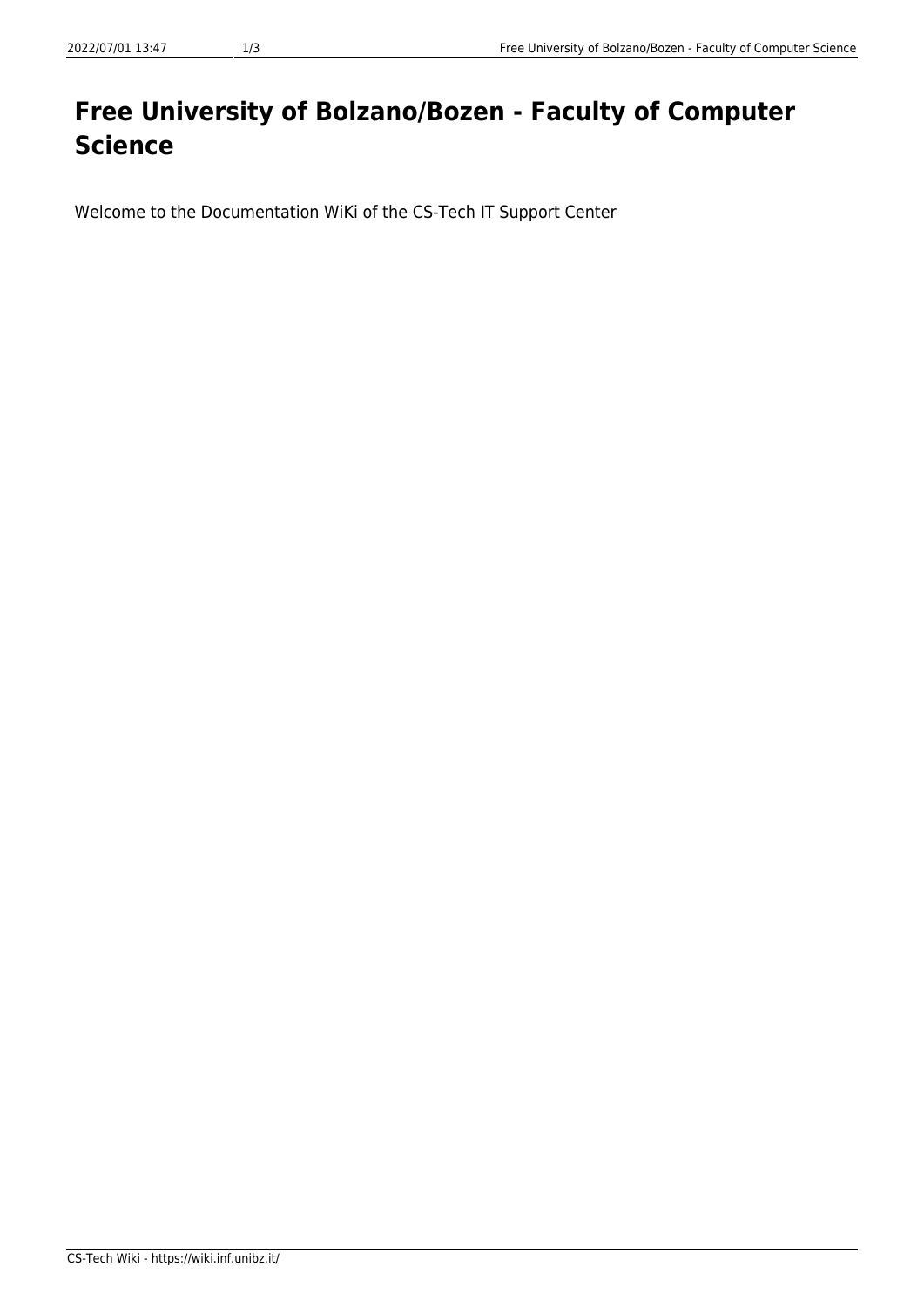| <b>Equipment</b><br>This section contains information about installed<br>servers, available services, equipment for<br>didactic purposes and network configuration.<br><b>Servers Server by OS</b><br>Notebook names | <b>Contacts</b><br>This section is devoted to communication tools.<br>It contains a list of the mailing lists available at<br>the Faculty of Computer Science and a link to<br>the ticketing system used to request services to<br>the IT support center.<br><b>Mailing lists</b><br>Mail to IT support center |
|----------------------------------------------------------------------------------------------------------------------------------------------------------------------------------------------------------------------|----------------------------------------------------------------------------------------------------------------------------------------------------------------------------------------------------------------------------------------------------------------------------------------------------------------|
|                                                                                                                                                                                                                      | <b>Ticketing system</b>                                                                                                                                                                                                                                                                                        |
| Equipment for didactic purposes                                                                                                                                                                                      | <b>Seminar Room Booking POS 135</b>                                                                                                                                                                                                                                                                            |
| <b>Computer labs</b>                                                                                                                                                                                                 | <b>Meeting Room Booking POS 134</b>                                                                                                                                                                                                                                                                            |
| <b>Printer and Copier</b>                                                                                                                                                                                            | <b>Knowledge base</b>                                                                                                                                                                                                                                                                                          |
| Age of computers and monitors<br><b>Clients check list</b>                                                                                                                                                           | This section represents a repository of detailed<br>instructions on how to perform common<br>operations related to the hardware and software<br>in use by the Faculty of Computer Science.                                                                                                                     |
| <b>Services</b>                                                                                                                                                                                                      | Howto's                                                                                                                                                                                                                                                                                                        |
| This section contains information about the<br>services offered by the servers of the Faculty of<br>Computer Science.                                                                                                | <b>Documentation</b>                                                                                                                                                                                                                                                                                           |
| <b>Streaming Server</b>                                                                                                                                                                                              | <b>External links</b>                                                                                                                                                                                                                                                                                          |
| <b>Homes on San</b>                                                                                                                                                                                                  | <b>Users contribution</b>                                                                                                                                                                                                                                                                                      |
| <b>Network infos</b><br><b>Licenses</b>                                                                                                                                                                              | <b>Activities base</b><br>This section keeps track of the current activities<br>of the IT support center of the Faculty of                                                                                                                                                                                     |
|                                                                                                                                                                                                                      | Computer Science. It contains a list of the                                                                                                                                                                                                                                                                    |
| <b>Web Server</b>                                                                                                                                                                                                    | ongoing tasks and meeting reports.                                                                                                                                                                                                                                                                             |
| <b>Mail Server</b>                                                                                                                                                                                                   | <b>Ongoing tasks</b>                                                                                                                                                                                                                                                                                           |
| <b>Repository Server</b>                                                                                                                                                                                             | <b>CS-Tech meeting reports</b><br><b>Miscellaneous</b>                                                                                                                                                                                                                                                         |
|                                                                                                                                                                                                                      | Administrative                                                                                                                                                                                                                                                                                                 |